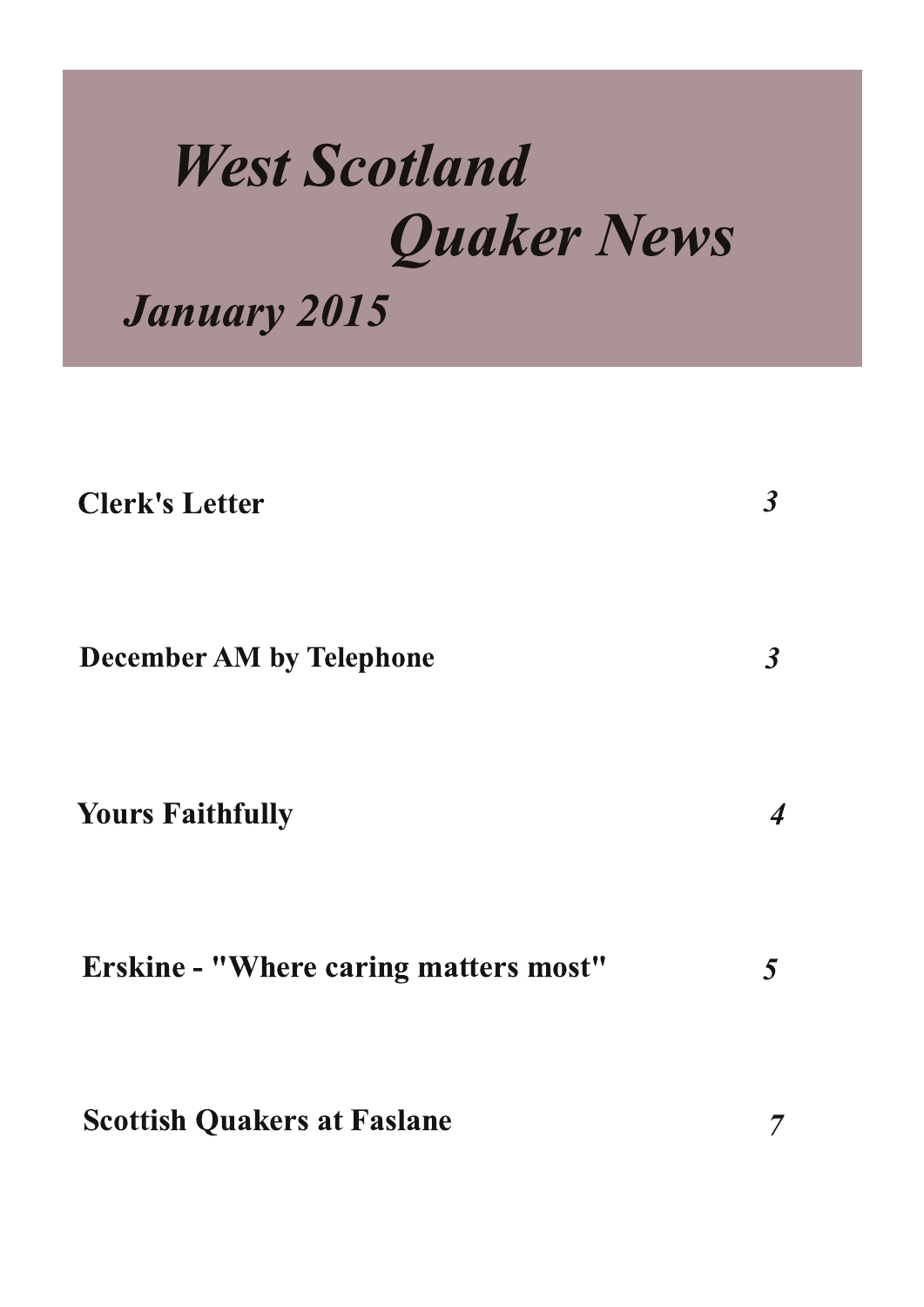The opinions expressed in this Newsletter are those of the individuals. They do not necessarily represent the views of the **Religious Society of Friends (Ouakers).** 

**Ouakers object to millions in funding for developing military ethos in** *<u><b><u>dassrooms</u>*</u>

#### **Dear Nicky Morgan,**

Quakers in Britain were dismayed to learn this week that almost all of the recently announced £5 million "Character Innovation Fund" for schools has been allocated to providers of a "Military Ethos" such as Challenger Troop and Commando Joe's. Quakers believe that a military ethos is not what young people need. While it claims to engender altruism, aspiration and teamwork, these are not the exclusive preserve of the military. A military culture is one of blind obedience, not the critical thinking learners need, and is founded on the normalisation of *violence*.

Quakers have worked for peace for over 350 years. Therefore we understand that helping voung people facing life difficulties is undoubtedly crucial for healthy communities. There are many successful programmes in which young people develop character outside a military ethos. Innovative organisations such as Leap **Confronting Conflict and Peacemakers effectively support young people to develop** essential life skills and resolve conflict without violence. Why therefore have you increased funding primarily for providers of a military ethos? The evidence is at best ambiguous; troubled by "methodological issues", your department's own report does not show a military-ethos is more effective than any other alternative provision. The exemplary Outwood Academy, which you cite in your press release of 8 December 2014 offers only one "military ethos" session among over 100 enrichment activities including the Green Power Challenge, Philosophy and Ethics and Rollicking Reads. Will these activities receive additional funding and be eligible for the new "Character Awards"?

Quakers have carefully observed the context in which this fund has been announced. We are aware the wars in Iraq and Afghanistan were unpopular and the armed forces are struggling to reach recruitment targets. We are called therefore to question the agenda behind this initiative and to ask about its real purpose.

Quakers believe that this allocation of funding represents ongoing militarisation of education. It is our view that militarism has no place in the classroom.

**Paul Parker (Recording Clerk for Quakers in Britain)** 

West Scotland Quaker News is published by West Scotland Area Meeting of the Religious Society of Friends (Quakers), 38 Elmbank Street, Glasgow G<sub>2</sub> 4PS. Telephone 01412488493.

The deadline for the next issue of WSON is February 3rd 2015. Copy (preferably as a word document) should be sent to the editor Bryan Bowes at botany64@waitrose.com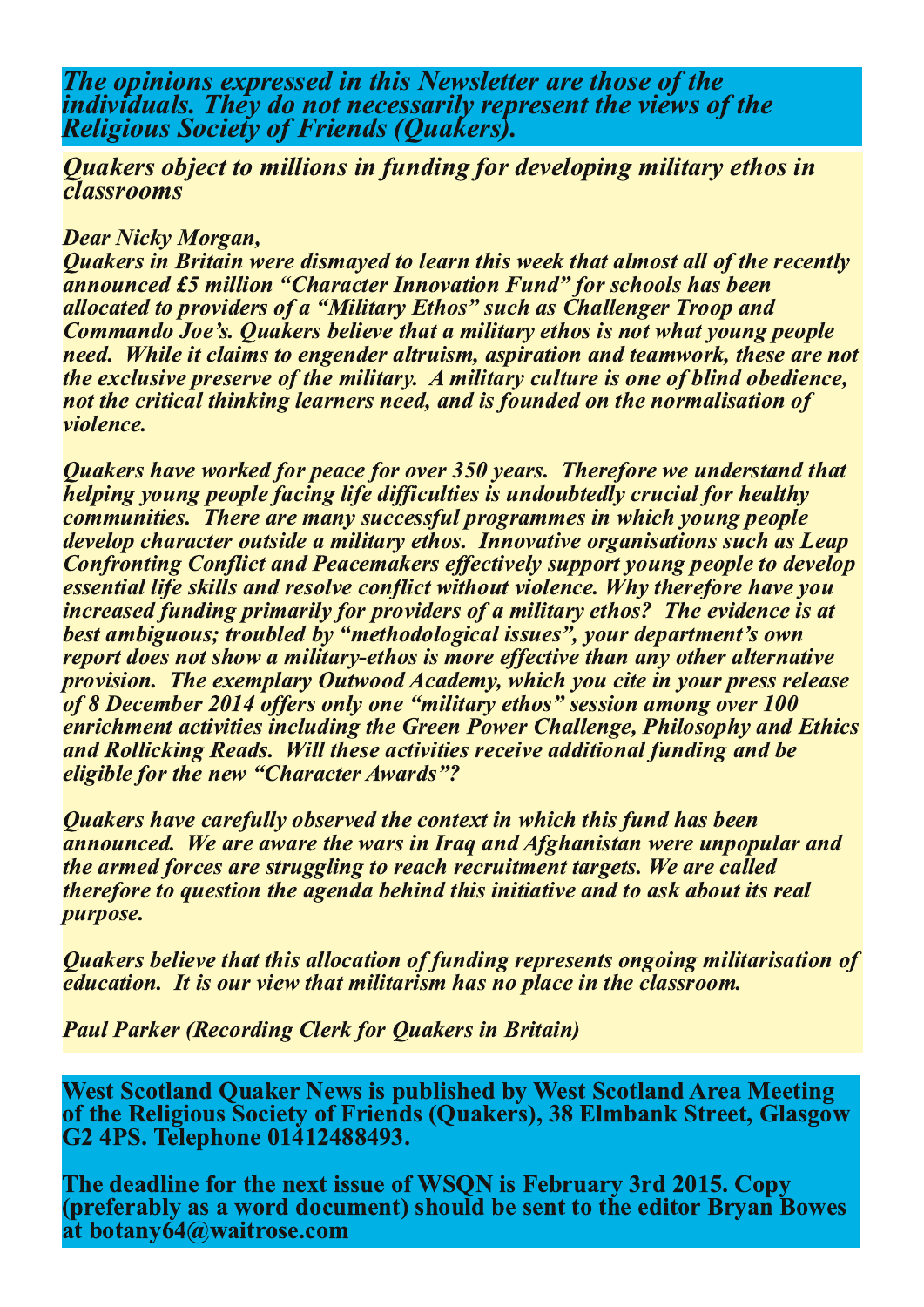## **Clerk's Letter**

I've always liked the word 'flourish'. It is Baroque and cheerful and upwardly mobile. So it was nice to move to a city with the motto 'Let Glasgow flourish'. Though I've learned that St Mungo was supposed to have expanded on this originally: 'Lord let Glasgow flourish through the preaching of thy word and praising thy name.' Which is a bit 'so there' and too long for the crest, but never mind.

Anyway, the word came up again in Suzanne Ismail's talk to the Quaker Conference on inequality and austerity, at Woodbrooke on the 29th November. I read this in what comes to me as clerk and I thought I'd pass it on. Quakers have always believed that practical witness is a requirement from our testimonies, and this may be one of the crucial things to witness about. Suzanne thought we have something to say about the actual, material and practical impact of economic inequality, as it affects whether or not we are able to 'flourish' as human beings, 'live adventurously' or 'fulfil our potential'. In 1917 London Yearly Meeting discerned that there were 'eight foundations of a true social order<sup>5</sup>. These included the principle that "the development of Man's full personality should not be hampered by unjust conditions nor crushed by economic pressure". (See Quaker faith & practice 23.16). She also thought we have something to say about how high levels of inequality affect our ability to relate to each other as human beings and because of our concern for sustainability and testimony to the Earth. Inequality delays our ability to move towards a just and peaceful society. The minute from the conference included: 'Our concern for equality wells up from inside us. It is human and therefore political, but we do not applogise about that. We believe that we are not powerless, but are tremendously resilient and by persisting as individuals and working together with others we can make a difference'.

Those who want to find out more, or get involved can write to Barbara Forbes at forbesbarbarae@yahoo.co.uk and/or visit the Quakernomics blog at: wHYPERLINK "http://www.quakerweb.org.uk/blog"ww.quakerweb.org.uk/blog. If you don't have web access let me know and I can supply information. Look out for Quaker equality week 6th to 15th March 2015 too.

#### **Michael Hutchinson (Glasgow Meeting)**

# **December West Scotland AM by telephone conference**

Another December evening, and once again West Scotland Friends gathered around their phones for Area Meeting. Not all our Local Meetings were represented this time, but nevertheless Friends from as far apart as Castle Douglas, Wigtown, Dunblane, Ayrshire, Arran and Islay, as well as Glasgow and Milngavie were able to take part. For me, one of the very special things about telephone AM is the period of worship before even picking up the phone – that sense of joining with and reaching out in the silence to Friends right across that area who you know are doing exactly the same thing.

Once again our Clerk had prepared us well with a comprehensive agenda and draft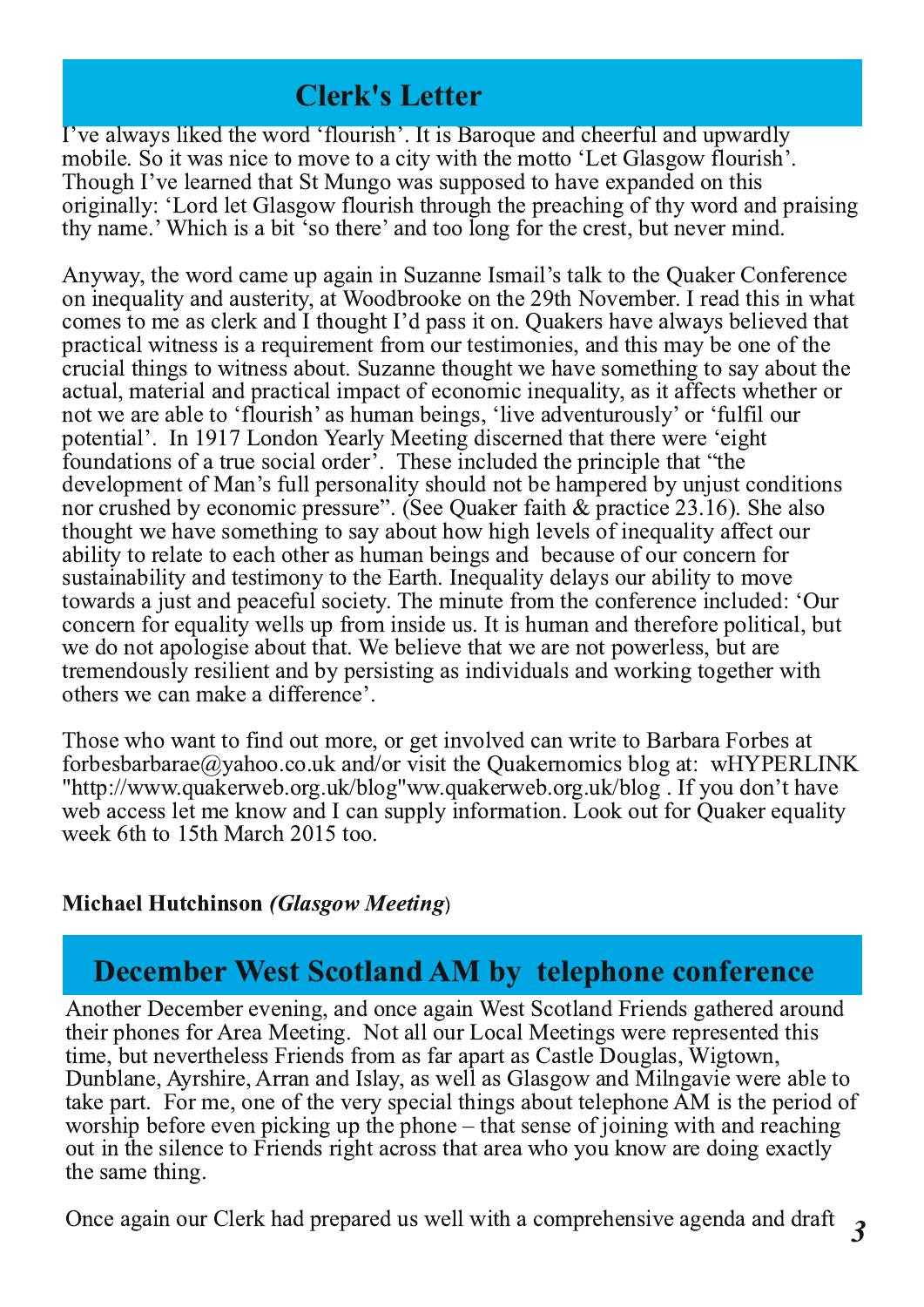minutes. There were a number of minutes for record, which were quickly agreed, and we moved on to a thoughtful and interesting report of John Creed and Christine Davis's visit to Maris Armfield of Dunblane Meeting. We were delighted to welcome Maris into membership. We also happily accepted the transfer in of Frances Keenan who has recently arrived from Northamptonshire and now worships with Glasgow Friends.

The major item of business was the proposed 2015 budget which was introduced by our Treasurer, Kate Gulliver. The appointment of the Parliamentary Engagement Officer is the main reason for what appeared to be a deficit budget, but our attention was also drawn to the current costs of sending out West Scotland Quaker News in hard copy, and to the costs of conferences and training for new role-holders at the start of the new triennium. WSON costs just over 80p per copy to send by post, and we gave some thought of ways of encouraging those Friends who can to receive it electronically (the Clerk and Mary Latham are going to take this forward).

We agreed that participation in training and conferences is an important part of our ministry that we do not want to restrict (and we agreed to ask Nominations committee to find a suitably qualified and concerned Friend to send to a Woodbrooke course on Detention, Destitution and Deportation in February). And we discussed ways of encouraging increased giving from Friends who can - the overwhelming feeling being that if Friends everywhere in Local Meetings actually know about the Parliamentary Engagement Officer and understand the significance of her role then they are likely to be willing to give more. Ultimately we chose not to set a deficit budget, but to work on increasing the level of giving amongst Friends. It is up to each of us to help spread the word.

The last financial item was another look at the Barbara Organ legacy, and we agreed to make no substantial change to the areas in which this legacy is to be used, namely spiritual development, strengthening our Meeting communities, Local Meeting projects including property development, and communication and transport.

There was a short report from Nominations Committee, in which convenorship of Elders and Overseers was established to take us into the new triennium, and the Meeting ended with one or two further minutes for information.

A thoughtful closing touch was our Clerk's good wishes for a safe journey home, reminding us that even by holding AM by phone, some Friends who had gathered locally still had a half-hour or more's drive in the dark ahead of them.

#### **Bronwen Currie (Islay & Jura Meeting)**

# *Yours Faithfully* - from Milngavie & Bearsden Herald

The most sought after painting in the Hermitage museum, St Petersburg, is Rembrandt's 'The Prodigal Son' which I was lucky enough to see in August. A young woman was sitting near the painting crying quietly; she had been there all afternoon, so moved by the compassion on the father's face and the sorrow of the younger son; also the look of hurt pride on the elder brother's face. It's a story of forgiveness and love and it's a great painting.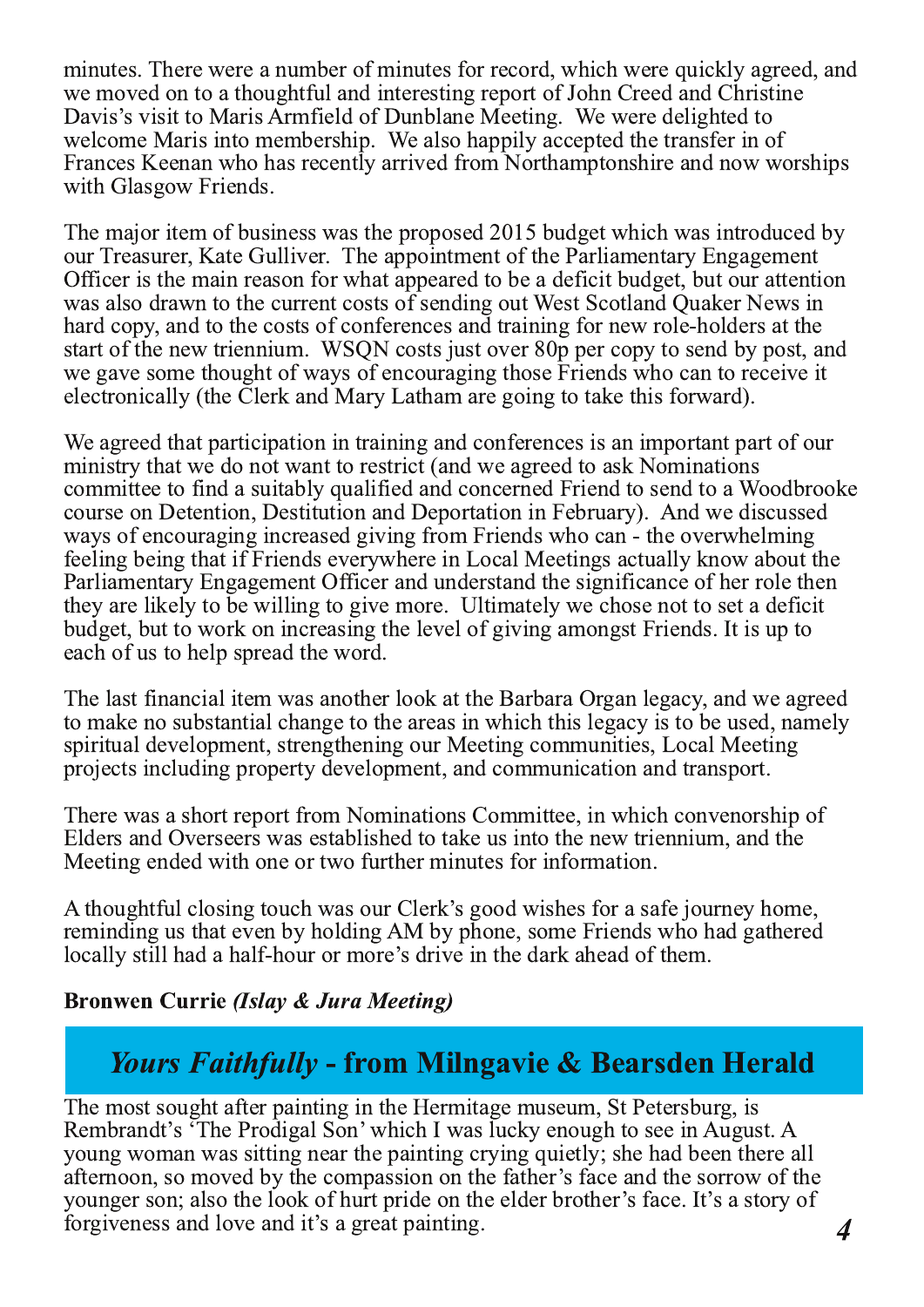Jesus tells the parable of the rich landowner who had two sons; the younger son asked for his inheritance that he may travel the world and he had dissipated it away in riotous living and ended up penniless and starving. Eventually, desperate, he ventured home to his father for help. The father was overjoyed at having his son who 'was dead and is alive again; and was lost, and is found' and he ordered his servants to kill the fatted calf and make merry.[Luke Ch.15]. Meanwhile the elder son, who had stayed at home helping his father and working in the fields, was hurt and angry the no feast had ever been made for him – nor any reward. The father told him 'all that I have is yours……' This is a story of greed and profligacy; pride and . hurt and compassion. The Mahayana Buddhists have a very similar parable. The father represents the Buddha and the prodigal son is any human being; and their kinship symbolises that any being has Buddha nature. Just as Quakers believe there is that of God in everyone.

We are all in need of forgiveness or forgiving at some time in our lives. There may be a family member or friend by whom we felt have hurt or betrayed in some way and this parable is for us. Injustice and inequity have damaged many family relationships.

Forgiving is not the same as accepting evil; it enables the healing process to start. As Portia said when pleading the case for Antonio's life in the Merchant of Venice: the quality of mercy is twice blest; it blesseth him that gives and him that takes.

In the prayer Jesus gave us it says: 'Forgive us our trespasses as we forgive them that trespass against us'. Is God's forgiveness conditional upon ours?

#### Diane Bowes (written on behalf of Milngavie Meeting)

# **Erskine: Where "Caring Matters Most"**

Since declaring its commitment to peace in 1660 the Religious Society of Friends has opposed all wars. Writing about a charity that cares for veterans may therefore seem a little odd, but it's the caring side of Erskine's work on which I want to concentrate.

Erskine, the name by which the charity is known today, began with the recognition that by 1915 the existing hospital and medical facilities were unable to cope with the huge number of seriously wounded service personnel returning from the front. By Autumn of that year it was estimated that 2000 patients couldn't be properly accommodated and cared for. Many had suffered traumatic amputation of one or more limbs.

At the same time there was a growing feeling that Scotland should have a large, up to date hospital to help care for some the wounded . Sir William McEwen - an eminent Glasgow surgeon – led the campaign to get this off the ground. Thanks to his efforts, the donation of the Erskine Estate and Mansion House for use as a hospital, and a successful public appeal for funding to equip it, the Princess Louise Scottish Hospital for Limbless Sailors and Soldiers opened its doors to the first patients in October 1916.  $\sim$  5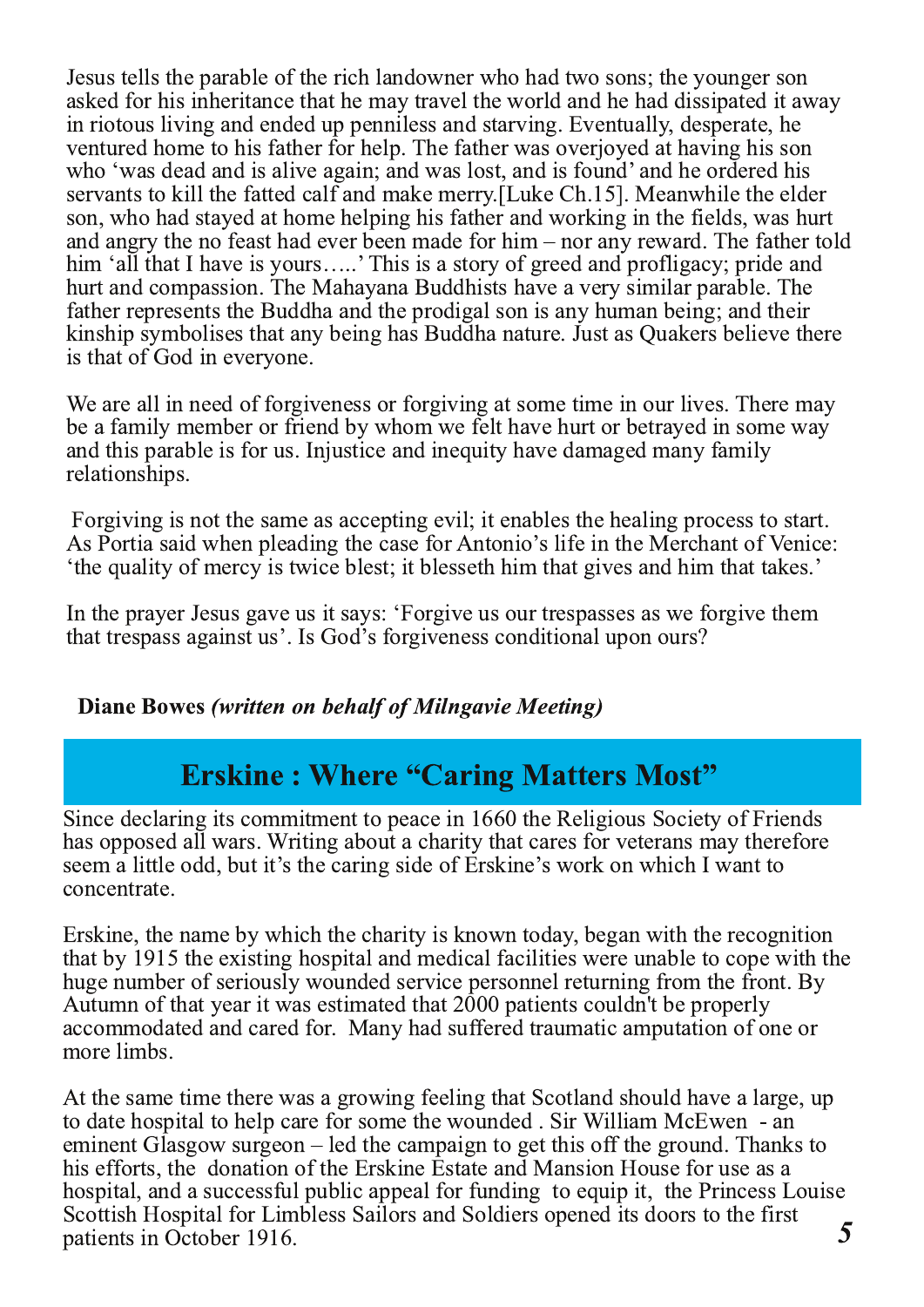The hospital treated almost 20% of those disabled in WW1. Since that time Erskine has cared for over 75,000 veterans and has, as you would expect, seen many changes –gone are the operating theatres, x ray rooms, the workshops where the artificial limbs were made and the Nurses' and Matron's accommodation.

One thing has not changed since 1916 and that is Erskine's core function - care. The charity's logo proudly states that Erskine is 'Proud To Care'. Today that care extends to 376 veterans, and spouses of ex members of the Armed Forces, in 5 care homes : 4 in the West of Scotland and 1 in Edinburgh. Over one third of the 376 beds are allocated specifically for the care of people with dementia  $$ a growing population in our society. The age of residents ranges from 34 to 101, with an average age of 82.

Many of the veterans saw active service between 1939-45. What they talk about, if they do speak of those times, are the friendships they made and the sense of camaraderie. For some, those who served, on the Arctic Convoys for example, the memories are about always being cold, often tired and usually frightened. It is often only at that very privileged time of caring for someone – when they are at the end of their life – that long buried memories surface and carers get some insight into what nightmares some of our residents had endured during the war years.

There are many testaments to the horrors of War, but this year we have been reminded again of the particular horrors of the First World War, described so poignantly in the poetry of Sassoon and Owen for example. "Harry" Patch, best known as 'the last surviving Tommy', died in 2009 at the age of 111. He never spoke about the War and his time in the Trenches until he was over 100 years old.

When he did his question was: "Why?" In his words: 'We were two civilised nations - Britain and Germany - and what were we doing? We were in a lousy, dirty trench fighting for our lives. For what? For eighteen pence a flipping day.'. It wasn't worth it. No war is worth it. No war is worth the loss of a couple of lives let alone millions'. Harry Patch's fear was that his nightmares wouldn't end with his death, but that they would travel with him into his next life.

No one should approach the end of their life with this fear, and that's why it's so important that we continue to do all we can to Promote International Peace and Understanding. As Helen Drewery, General Secretary of Quaker Peace and Social Witness recently said, "Peacebuilding is the only way of preventing violence": Construction rather than Destruction.

**Sue Robertson (Milngavie Meeting)** 

## **From the Editor:**

A number of the email addresses, on my list of Friends who have requested electronic distribution of WSQN, are INVALID. Please ensure that I have vour current addresses.

**Thank you, Bryan Bowes.**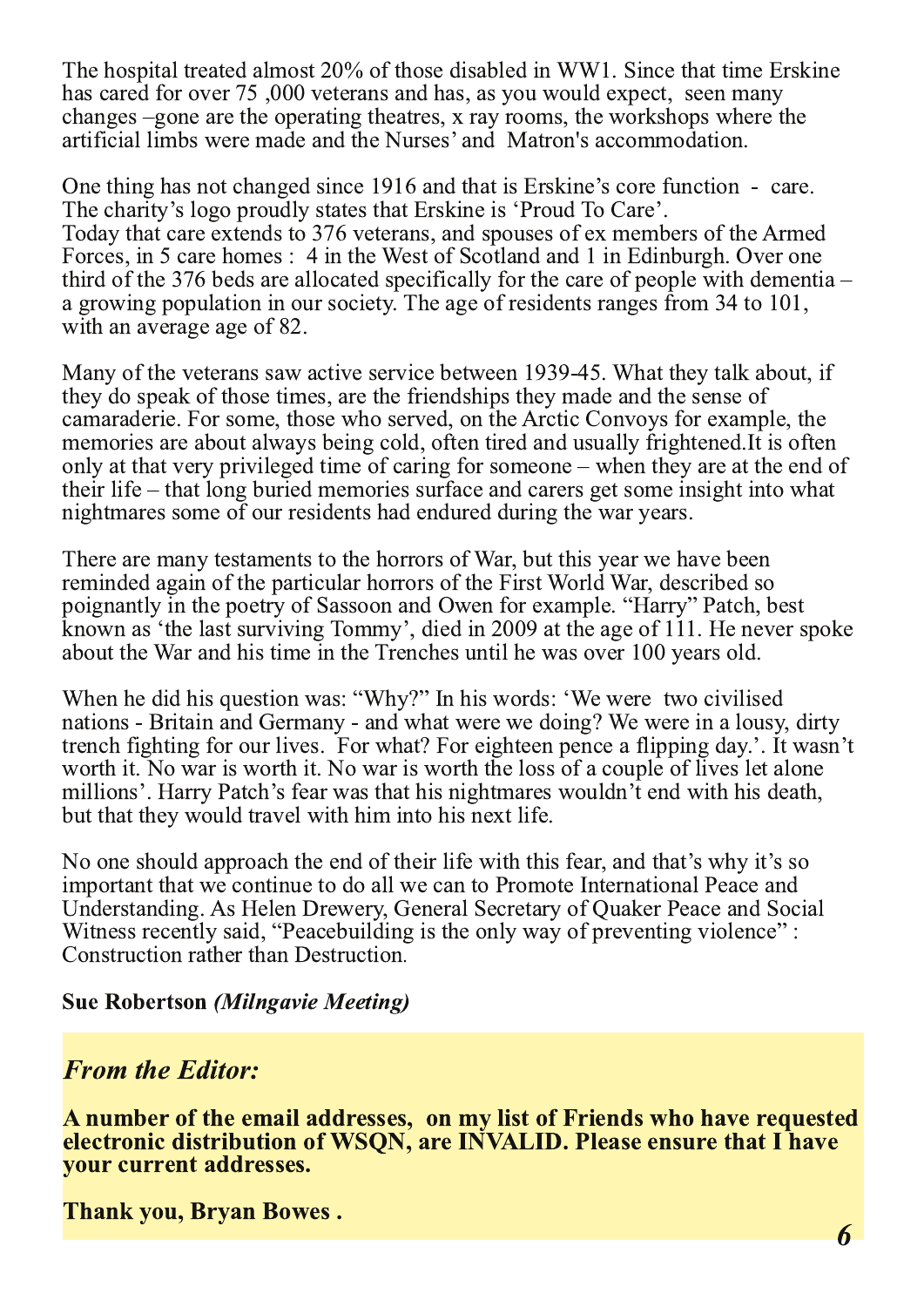### **Name of Jesus**

**Who was this man? This Christ** Who led the way **That millions strive to follow, and today Know peace through their belief** In Him who died beside a thief: **Born, He lay in a crib of grass And so Christianity came to pass.** 

**Who was this man? This Christ** Who calmed men's fears: Whose name has lived two thousand years Who left behind a simple plan For the freedom of everyman. **But the greed of a selfish few** Denies the wish of that humble Jew.

**Who was this man? This Christ** That some men scorn, How sad the world had He not been born As if the sun had never shone **No friendly arm to lean upon No cross on Calvary** No hope for you or me.

**Who was this man? This Christ** Who brings us hope **Without the pomp of Canterbury or Pope;** Who set the final goal Who heads the honour roll Who takes us as he sees us **I know him now, name of Jesus!** 

**Lancelot Snape** 

## **Scottish Quakers at Faslane Sunday 30th November**

Another sunny morning at Faslane. Scottish Quakers have been holding Meetings for Workshop since 1997as a silent witness outside the Faslane Naval Base, the home base of the four UK Trident submarines which carry all of the UK's nuclear weapons.

The Scrap Trident Coalition organised a cultural event on Sunday 30th November at Faslane attracting a throng of 1500 people from all over Scotland. The atmosphere was joyful and hopeful with lots of music, singing, poetry and some one-minute speeches, all adding inspiration. There was a wide range of fFriends and